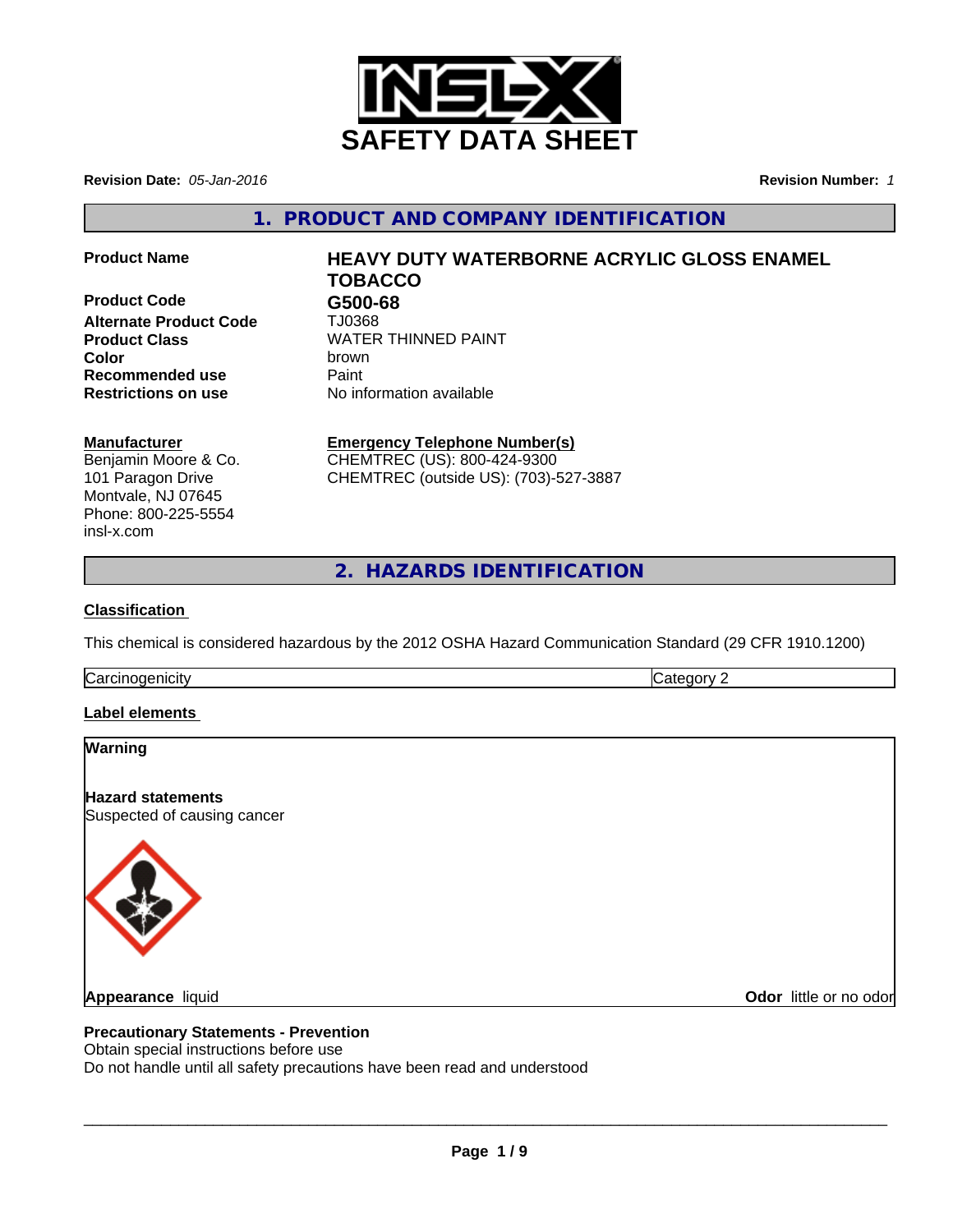Use personal protective equipment as required

#### **Precautionary Statements - Response**

If exposed or concerned get medical attention

## **Precautionary Statements - Storage**

Store locked up

#### **Precautionary Statements - Disposal**

Dispose of contents/container to an approved waste disposal plant

#### **Hazards not otherwise classified (HNOC)**

May cause allergic skin reaction

#### **Other information**

No information available

## **3. COMPOSITION INFORMATION ON COMPONENTS**

| <b>Chemical Name</b>                                                         | <b>CAS-No</b> | Weight % (max) |
|------------------------------------------------------------------------------|---------------|----------------|
| Kaolin                                                                       | 1332-58-7     |                |
| Propanoic acid, 2-methyl-, monoester with<br>2,2,4-trimethyl-1,3-pentanediol | 25265-77-4    |                |
| Iron oxide                                                                   | 1309-37-1     |                |
| Hexanedioic acid, dihydrazide                                                | 1071-93-8     | U.5            |
| Carbon black                                                                 | 1333-86-4     | 0.5            |
| Ammonia                                                                      | 7664-41-7     |                |

|                                                  | 4. FIRST AID MEASURES                                                                              |
|--------------------------------------------------|----------------------------------------------------------------------------------------------------|
| <b>General Advice</b>                            | No hazards which require special first aid measures.                                               |
| <b>Eye Contact</b>                               | Rinse thoroughly with plenty of water for at least 15 minutes and consult a<br>physician.          |
| <b>Skin Contact</b>                              | Wash off immediately with soap and plenty of water removing all contaminated<br>clothes and shoes. |
| <b>Inhalation</b>                                | Move to fresh air. If symptoms persist, call a physician.                                          |
| Ingestion                                        | Clean mouth with water and afterwards drink plenty of water. Consult a physician<br>if necessary.  |
| <b>Most Important</b><br><b>Symptoms/Effects</b> | May cause allergic skin reaction.                                                                  |
| <b>Notes To Physician</b>                        | Treat symptomatically.                                                                             |
|                                                  | 5. FIRE-FIGHTING MEASURES                                                                          |

**Suitable Extinguishing Media** Media Use extinguishing measures that are appropriate to local circumstances and the surrounding environment.

**Protective Equipment And Precautions For Firefighters**

As in any fire, wear self-contained breathing apparatus pressure-demand, MSHA/NIOSH (approved or equivalent)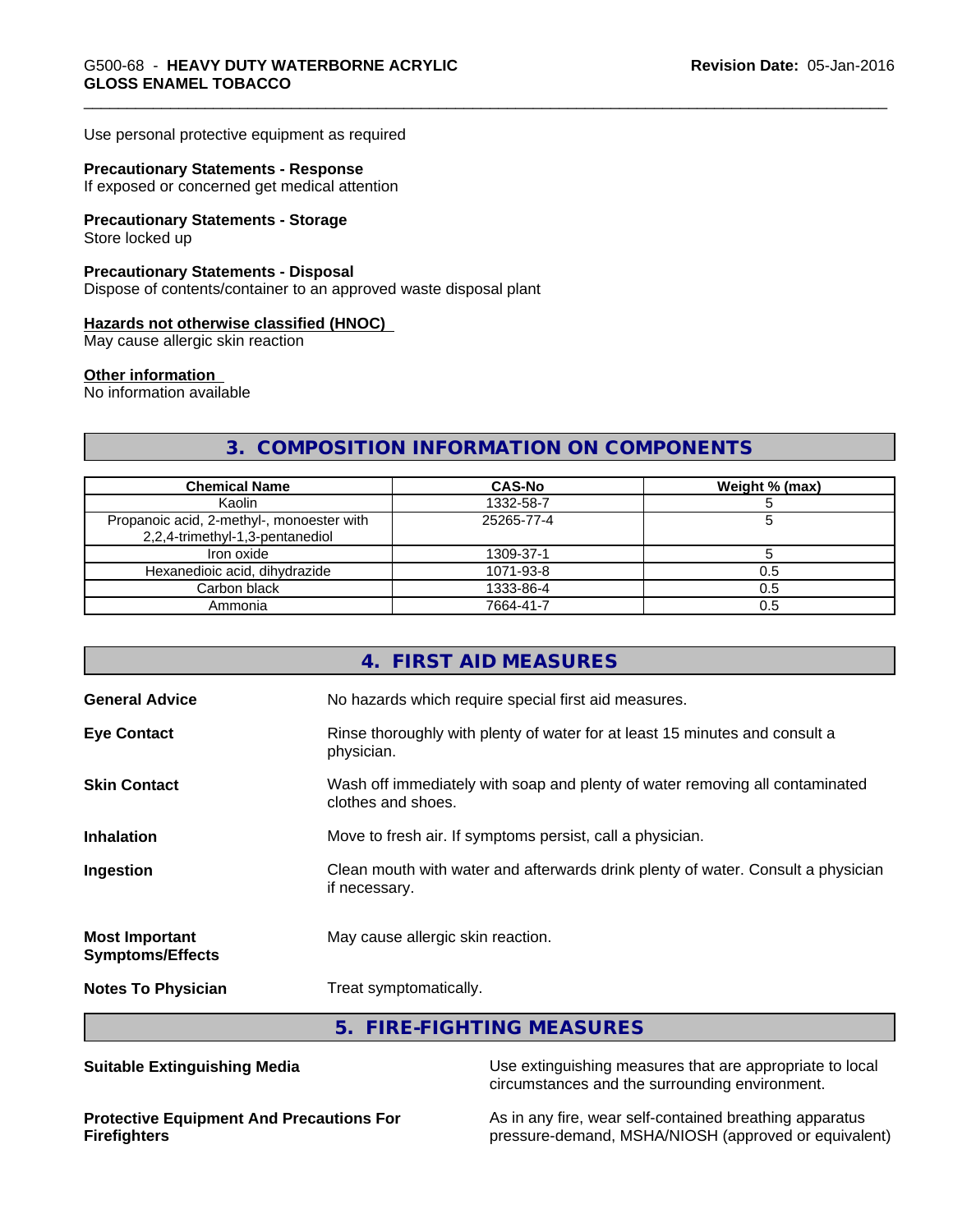|                                                                                                                                   | and full protective gear.                                            |
|-----------------------------------------------------------------------------------------------------------------------------------|----------------------------------------------------------------------|
| <b>Specific Hazards Arising From The Chemical</b>                                                                                 | Closed containers may rupture if exposed to fire or<br>extreme heat. |
| <b>Sensitivity To Mechanical Impact</b>                                                                                           | No                                                                   |
| <b>Sensitivity To Static Discharge</b>                                                                                            | No                                                                   |
| <b>Flash Point Data</b><br>Flash Point (°F)<br>Flash Point (°C)<br><b>Flash Point Method</b><br><b>Flammability Limits In Air</b> | Not applicable<br>Not applicable<br>Not applicable                   |
| <b>Lower Explosion Limit</b><br><b>Upper Explosion Limit</b>                                                                      | Not applicable<br>Not applicable                                     |
| Flammability: 0<br><b>NFPA</b><br>Health: 1                                                                                       | <b>Instability: 0</b><br><b>Special: Not Applicable</b>              |
| <b>NFPA Legend</b><br>0 - Not Hazardous<br>1 - Slightly<br>2 - Moderate<br>3 - High<br>4 - Severe                                 |                                                                      |

*The ratings assigned are only suggested ratings, the contractor/employer has ultimate responsibilities for NFPA ratings where this system is used.*

*Additional information regarding the NFPA rating system is available from the National Fire Protection Agency (NFPA) at www.nfpa.org.*

## **6. ACCIDENTAL RELEASE MEASURES**

| <b>Personal Precautions</b>      | Avoid contact with skin, eyes and clothing. Ensure adequate ventilation.                                                                                                         |
|----------------------------------|----------------------------------------------------------------------------------------------------------------------------------------------------------------------------------|
| <b>Other Information</b>         | Prevent further leakage or spillage if safe to do so.                                                                                                                            |
| <b>Environmental Precautions</b> | See Section 12 for additional Ecological Information.                                                                                                                            |
| <b>Methods For Clean-Up</b>      | Soak up with inert absorbent material. Sweep up and shovel into suitable<br>containers for disposal.                                                                             |
|                                  | 7. HANDLING AND STORAGE                                                                                                                                                          |
| Handling                         | Avoid contact with skin, eyes and clothing. Avoid breathing vapors, spray mists or<br>sanding dust. In case of insufficient ventilation, wear suitable respiratory<br>equipment. |
| <b>Storage</b>                   | Keep container tightly closed. Keep out of the reach of children.                                                                                                                |
| <b>Incompatible Materials</b>    | No information available                                                                                                                                                         |
|                                  |                                                                                                                                                                                  |

## **8. EXPOSURE CONTROLS / PERSONAL PROTECTION**

#### **Exposure Limits**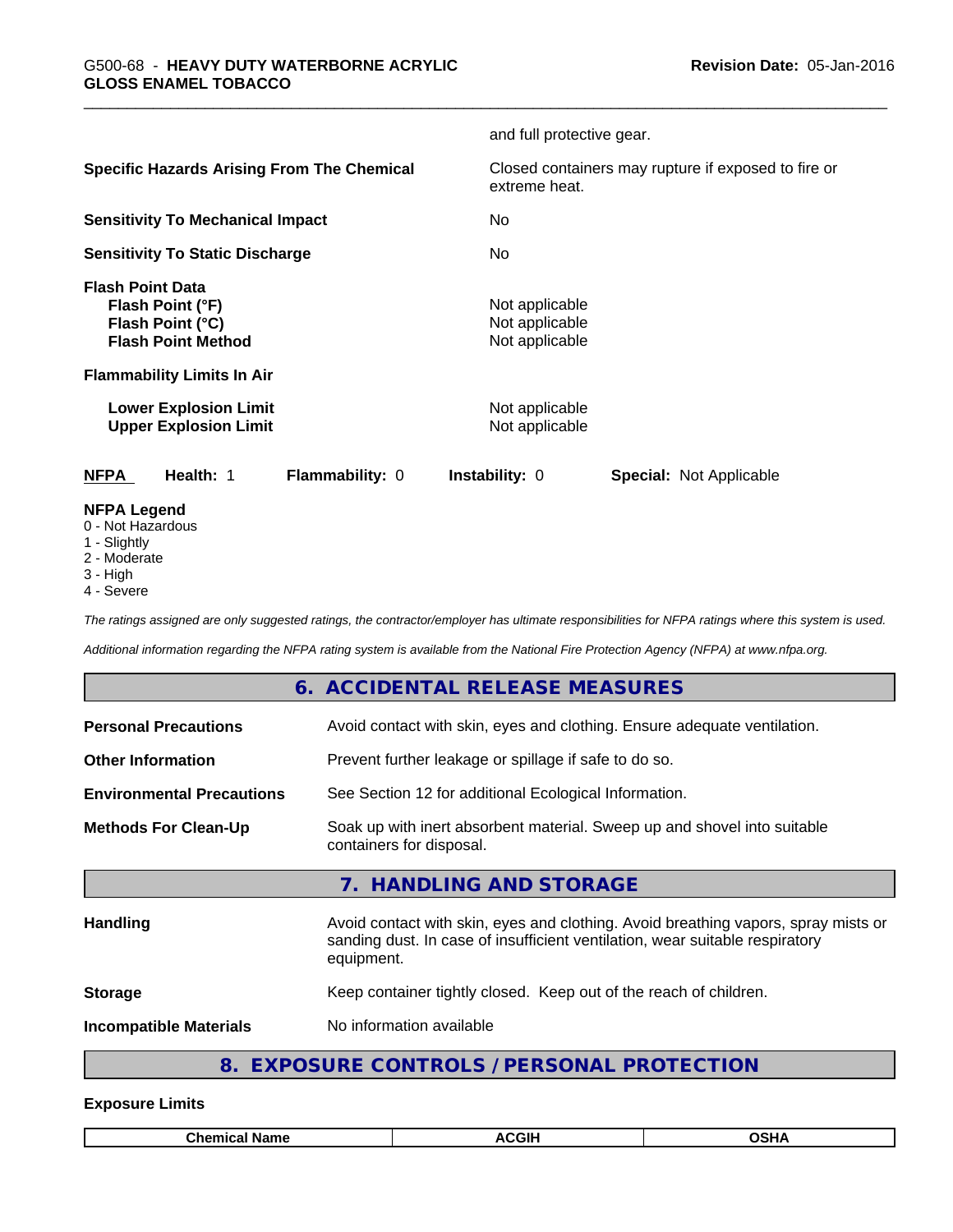#### \_\_\_\_\_\_\_\_\_\_\_\_\_\_\_\_\_\_\_\_\_\_\_\_\_\_\_\_\_\_\_\_\_\_\_\_\_\_\_\_\_\_\_\_\_\_\_\_\_\_\_\_\_\_\_\_\_\_\_\_\_\_\_\_\_\_\_\_\_\_\_\_\_\_\_\_\_\_\_\_\_\_\_\_\_\_\_\_\_\_\_\_\_ G500-68 - **HEAVY DUTY WATERBORNE ACRYLIC GLOSS ENAMEL TOBACCO**

| Kaolin       | 2 mg/m <sup>3</sup> - TWA  | 15 mg/m <sup>3</sup> - TWA total<br>5 mg/m <sup>3</sup> - TWA |
|--------------|----------------------------|---------------------------------------------------------------|
| Iron oxide   | $5 \text{ mg/m}^3$ - TWA   | 10 mg/m $3$ - TWA                                             |
| Carbon black | $3.5 \text{ mg/m}^3$ - TWA | $3.5 \text{ ma/m}^3$ - TWA                                    |
| Ammonia      | 25 ppm - TWA               | 50 ppm - TWA                                                  |
|              | 35 ppm - STEL              | $35 \text{ mg/m}^3$ - TWA                                     |

#### **Legend**

ACGIH - American Conference of Governmental Industrial Hygienists Exposure Limits OSHA - Occupational Safety & Health Administration Exposure Limits N/E - Not Established

| <b>Engineering Measures</b> | Ensure adequate ventilation, especially in confined areas. |
|-----------------------------|------------------------------------------------------------|
|                             |                                                            |

| <b>Personal Protective Equipment</b> |                                                                          |
|--------------------------------------|--------------------------------------------------------------------------|
| <b>Eye/Face Protection</b>           | Safety glasses with side-shields.                                        |
| <b>Skin Protection</b>               | Protective gloves and impervious clothing.                               |
| <b>Respiratory Protection</b>        | In case of insufficient ventilation wear suitable respiratory equipment. |
| <b>Hygiene Measures</b>              | Avoid contact with skin, eyes and clothing. Remove and wash contaminated |

## **9. PHYSICAL AND CHEMICAL PROPERTIES**

clothing before re-use. Wash thoroughly after handling.

| Appearance                                     | liquid                   |
|------------------------------------------------|--------------------------|
| Odor                                           | little or no odor        |
| <b>Odor Threshold</b>                          | No information available |
| Density (Ibs/gal)                              | $9.0 - 9.1$              |
| <b>Specific Gravity</b>                        | $1.07 - 1.09$            |
| рH                                             | No information available |
| <b>Viscosity (cps)</b>                         | No information available |
| <b>Solubility</b>                              | No information available |
| <b>Water Solubility</b>                        | No information available |
| <b>Evaporation Rate</b>                        | No information available |
| <b>Vapor Pressure</b>                          | No information available |
| <b>Vapor Density</b>                           | No information available |
| Wt. % Solids                                   | $35 - 45$                |
| Vol. % Solids                                  | $30 - 40$                |
| Wt. % Volatiles                                | $55 - 65$                |
| <b>Vol. % Volatiles</b>                        | $60 - 70$                |
| <b>VOC Regulatory Limit (g/L)</b>              | $<$ 250                  |
| <b>Boiling Point (°F)</b>                      | 212                      |
| <b>Boiling Point (°C)</b>                      | 100                      |
| <b>Freezing Point (°F)</b>                     | 32                       |
| <b>Freezing Point (°C)</b>                     | 0                        |
| Flash Point (°F)                               | Not applicable           |
| Flash Point (°C)                               | Not applicable           |
| <b>Flash Point Method</b>                      | Not applicable           |
| Flammability (solid, gas)                      | Not applicable           |
| <b>Upper Explosion Limit</b>                   | Not applicable           |
| <b>Lower Explosion Limit</b>                   | Not applicable           |
| <b>Autoignition Temperature (°F)</b>           | No information available |
| <b>Autoignition Temperature (°C)</b>           | No information available |
| Decomposition Temperature (°F)                 | No information available |
| Decomposition Temperature (°C)                 | No information available |
| <b>Partition Coefficient (n-octanol/water)</b> | No information available |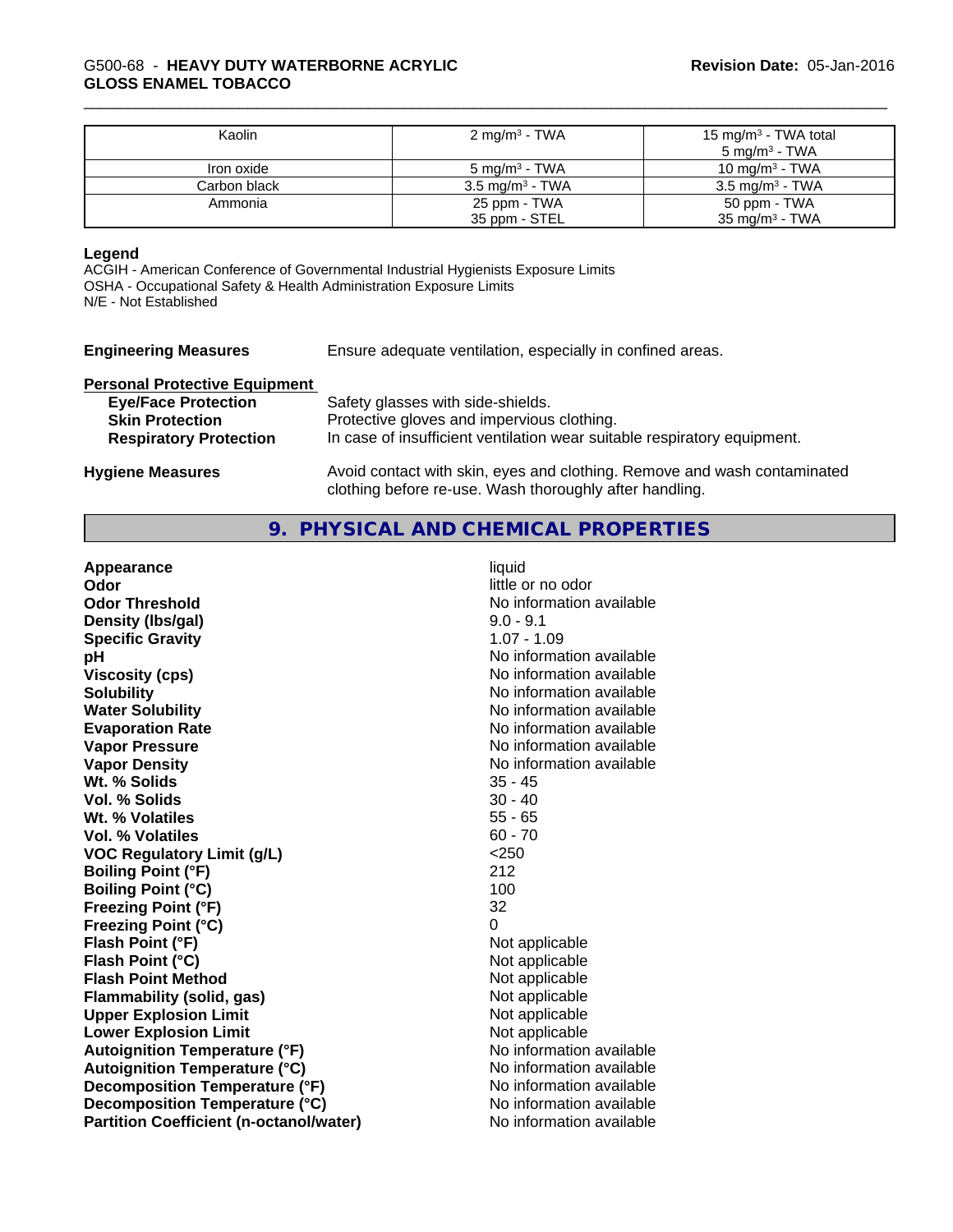|                                                                                                                                                                                      |                                                                                                                                                                                                                                        | 10. STABILITY AND REACTIVITY                                                                                                                                         |
|--------------------------------------------------------------------------------------------------------------------------------------------------------------------------------------|----------------------------------------------------------------------------------------------------------------------------------------------------------------------------------------------------------------------------------------|----------------------------------------------------------------------------------------------------------------------------------------------------------------------|
| <b>Reactivity</b>                                                                                                                                                                    |                                                                                                                                                                                                                                        | Not Applicable                                                                                                                                                       |
| <b>Chemical Stability</b>                                                                                                                                                            |                                                                                                                                                                                                                                        | Stable under normal conditions.                                                                                                                                      |
| <b>Conditions To Avoid</b>                                                                                                                                                           |                                                                                                                                                                                                                                        | Prevent from freezing.                                                                                                                                               |
| <b>Incompatible Materials</b>                                                                                                                                                        |                                                                                                                                                                                                                                        | No materials to be especially mentioned.                                                                                                                             |
| <b>Hazardous Decomposition Products</b>                                                                                                                                              |                                                                                                                                                                                                                                        | None under normal use.                                                                                                                                               |
| <b>Possibility Of Hazardous Reactions</b>                                                                                                                                            |                                                                                                                                                                                                                                        | None under normal conditions of use.                                                                                                                                 |
|                                                                                                                                                                                      |                                                                                                                                                                                                                                        | 11. TOXICOLOGICAL INFORMATION                                                                                                                                        |
| <b>Product Information</b>                                                                                                                                                           |                                                                                                                                                                                                                                        |                                                                                                                                                                      |
| Information on likely routes of exposure                                                                                                                                             |                                                                                                                                                                                                                                        |                                                                                                                                                                      |
| <b>Principal Routes of Exposure</b>                                                                                                                                                  | Eye contact, skin contact and inhalation.                                                                                                                                                                                              |                                                                                                                                                                      |
| <b>Acute Toxicity</b>                                                                                                                                                                |                                                                                                                                                                                                                                        |                                                                                                                                                                      |
| <b>Product Information</b>                                                                                                                                                           | No information available                                                                                                                                                                                                               |                                                                                                                                                                      |
| Information on toxicological effects                                                                                                                                                 |                                                                                                                                                                                                                                        |                                                                                                                                                                      |
| <b>Symptoms</b>                                                                                                                                                                      | No information available                                                                                                                                                                                                               |                                                                                                                                                                      |
|                                                                                                                                                                                      |                                                                                                                                                                                                                                        | Delayed and immediate effects as well as chronic effects from short and long-term exposure                                                                           |
| Eye contact<br><b>Skin contact</b><br><b>Inhalation</b><br>Ingestion<br>Sensitization:<br><b>Neurological Effects</b><br><b>Mutagenic Effects</b><br><b>Reproductive Effects</b>     | May cause slight irritation.<br>skin and cause irritation.<br>May cause irritation of respiratory tract.<br>May cause an allergic skin reaction<br>No information available.<br>No information available.<br>No information available. | Substance may cause slight skin irritation. Prolonged or repeated contact may dry<br>Ingestion may cause gastrointestinal irritation, nausea, vomiting and diarrhea. |
| <b>Developmental Effects</b><br><b>Target Organ Effects</b><br><b>STOT - single exposure</b><br><b>STOT - repeated exposure</b><br>Other adverse effects<br><b>Aspiration Hazard</b> | No information available.<br>No information available.<br>No information available.<br>No information available.<br>No information available.<br>No information available                                                              |                                                                                                                                                                      |
| <b>Numerical measures of toxicity</b>                                                                                                                                                |                                                                                                                                                                                                                                        |                                                                                                                                                                      |
| The following values are calculated based on chapter 3.1 of the GHS document                                                                                                         |                                                                                                                                                                                                                                        |                                                                                                                                                                      |
|                                                                                                                                                                                      |                                                                                                                                                                                                                                        |                                                                                                                                                                      |

| ATEmix (oral)                 | 63853 mg/kg  |
|-------------------------------|--------------|
| ATEmix (dermal)               | 626217 ma/ka |
| ATEmix (inhalation-dust/mist) | 150 ma/L     |

**Component**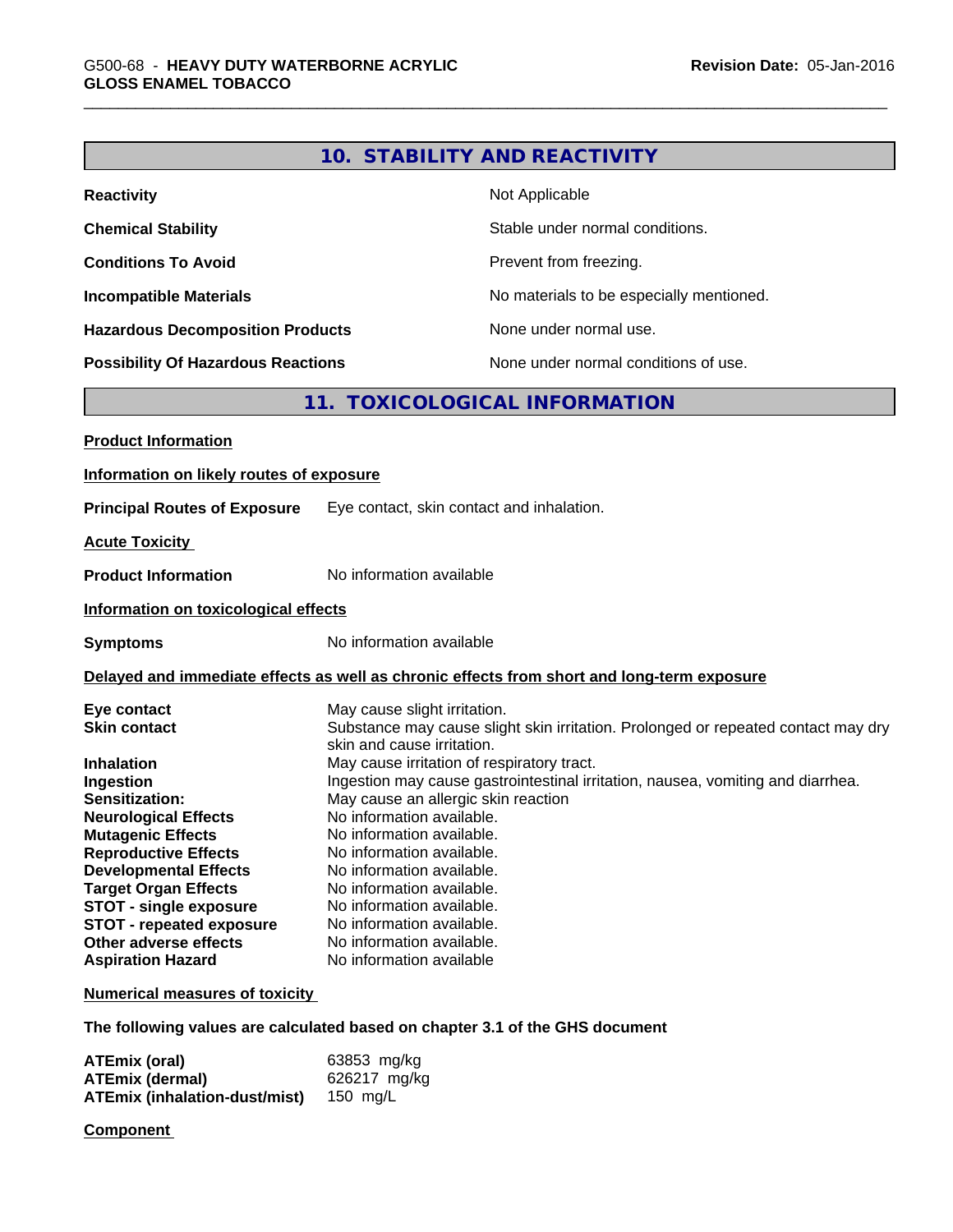### **Acute Toxicity**

Kaolin LD50 Oral: > 5000 mg/kg (Rat) Iron oxide LD50 Oral: > 5000 mg/kg (Rat) vendor data Carbon black LD50 Oral: > 15400 mg/kg (Rat) LD50 Dermal: > 3000 mg/kg (Rabbit) Ammonia LC50 Inhalation (Vapor): 2000 ppm (Rat, 4 hr.)

#### **Carcinogenicity**

*The information below indicateswhether each agency has listed any ingredient as a carcinogen:.*

| <b>Chemical Name</b> | <b>IARC</b>          | <b>NTP</b> | <b>OSHA Carcinogen</b> |
|----------------------|----------------------|------------|------------------------|
|                      | 2B<br>Possible Human |            | Listed                 |
| Carbon<br>black      | Carcinogen           |            |                        |

#### **Legend**

IARC - International Agency for Research on Cancer NTP - National Toxicity Program OSHA - Occupational Safety & Health Administration

**12. ECOLOGICAL INFORMATION**

## **Ecotoxicity Effects**

The environmental impact of this product has not been fully investigated.

#### **Product Information**

#### **Acute Toxicity to Fish**

No information available

#### **Acute Toxicity to Aquatic Invertebrates**

No information available

#### **Acute Toxicity to Aquatic Plants**

No information available

#### **Persistence / Degradability**

No information available.

#### **Bioaccumulation / Accumulation**

No information available.

#### **Mobility in Environmental Media**

No information available.

#### **Ozone**

No information available

#### **Component**

#### **Acute Toxicity to Fish** No information available

### **Acute Toxicity to Aquatic Invertebrates**

No information available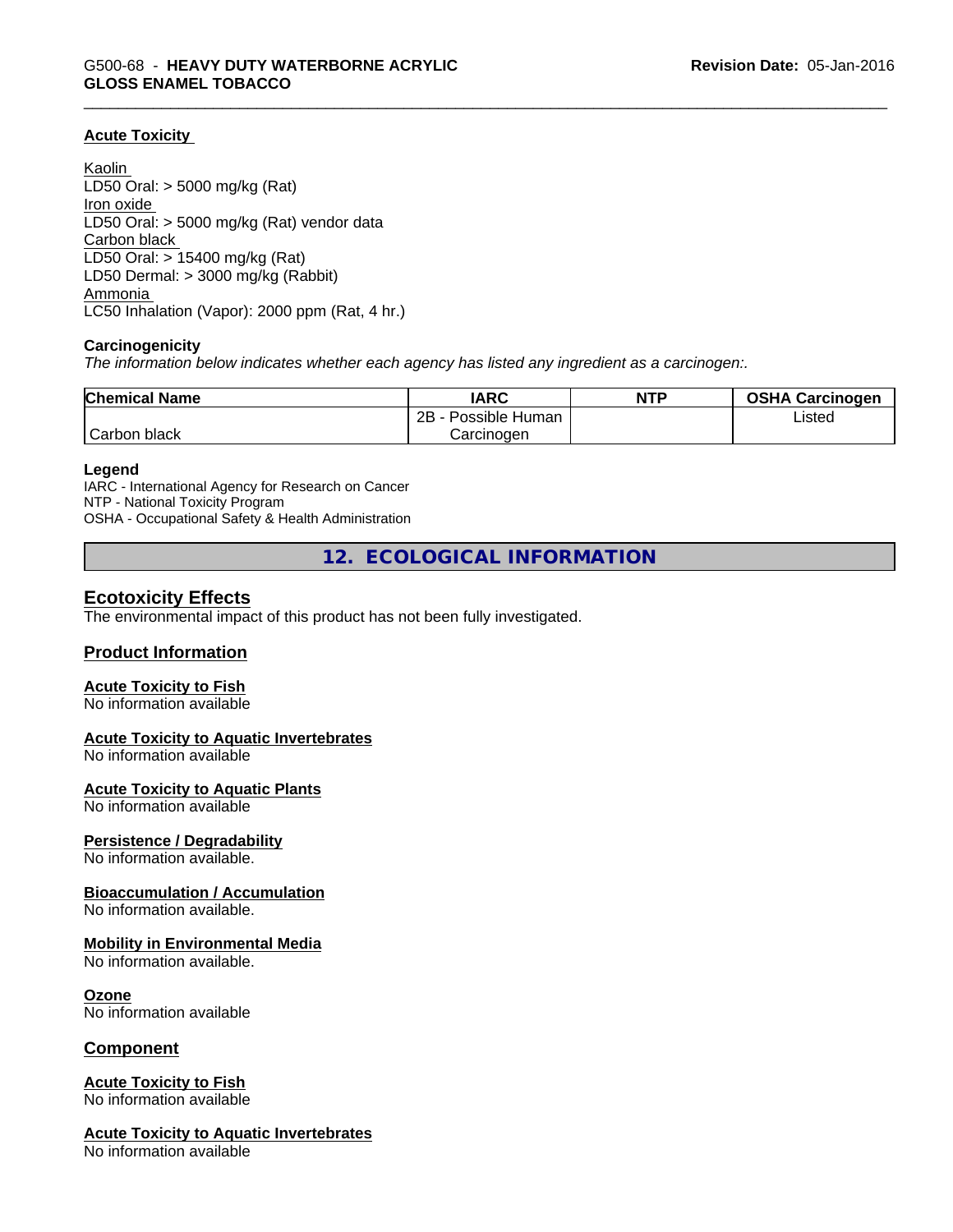#### **Acute Toxicity to Aquatic Plants**

No information available

|                                                                                                                                                                                                                                                                       | 13. DISPOSAL CONSIDERATIONS |  |  |
|-----------------------------------------------------------------------------------------------------------------------------------------------------------------------------------------------------------------------------------------------------------------------|-----------------------------|--|--|
| Dispose of in accordance with federal, state, provincial, and local regulations.<br><b>Waste Disposal Method</b><br>Local requirements may vary, consult your sanitation department or<br>state-designated environmental protection agency for more disposal options. |                             |  |  |
|                                                                                                                                                                                                                                                                       | 14. TRANSPORT INFORMATION   |  |  |
| <b>DOT</b>                                                                                                                                                                                                                                                            | Not regulated               |  |  |
| <b>ICAO/IATA</b>                                                                                                                                                                                                                                                      | Not regulated               |  |  |
| <b>IMDG / IMO</b>                                                                                                                                                                                                                                                     | Not regulated               |  |  |
|                                                                                                                                                                                                                                                                       | 15. REGULATORY INFORMATION  |  |  |

## **International Inventories**

| <b>TSCA: United States</b> | Yes - All components are listed or exempt. |
|----------------------------|--------------------------------------------|
| <b>DSL: Canada</b>         | Yes - All components are listed or exempt. |

## **Federal Regulations**

#### **SARA 311/312 hazardous categorization**

| Acute Health Hazard               | N٥  |
|-----------------------------------|-----|
| Chronic Health Hazard             | Yes |
| Fire Hazard                       | Nο  |
| Sudden Release of Pressure Hazard | N٥  |
| Reactive Hazard                   | N٥  |

### **SARA 313**

Section 313 of Title III of the Superfund Amendments and Reauthorization Act of 1986 (SARA). This product contains a chemical or chemicals which are subject to the reporting requirements of the Act and Title 40 of the Code of Federal Regulations, Part 372:

| <b>Chemical Name</b>              | CAS-No   | Weight % (max) | <b>CERCLA/SARA 313</b><br>(de minimis concentration) |
|-----------------------------------|----------|----------------|------------------------------------------------------|
| Diethylene glycol monoethyl ether | 111-90-0 |                |                                                      |

#### **Clean Air Act,Section 112 Hazardous Air Pollutants (HAPs) (see 40 CFR 61)**

This product contains the following HAPs:

*None*

## **State Regulations**

**California Proposition 65**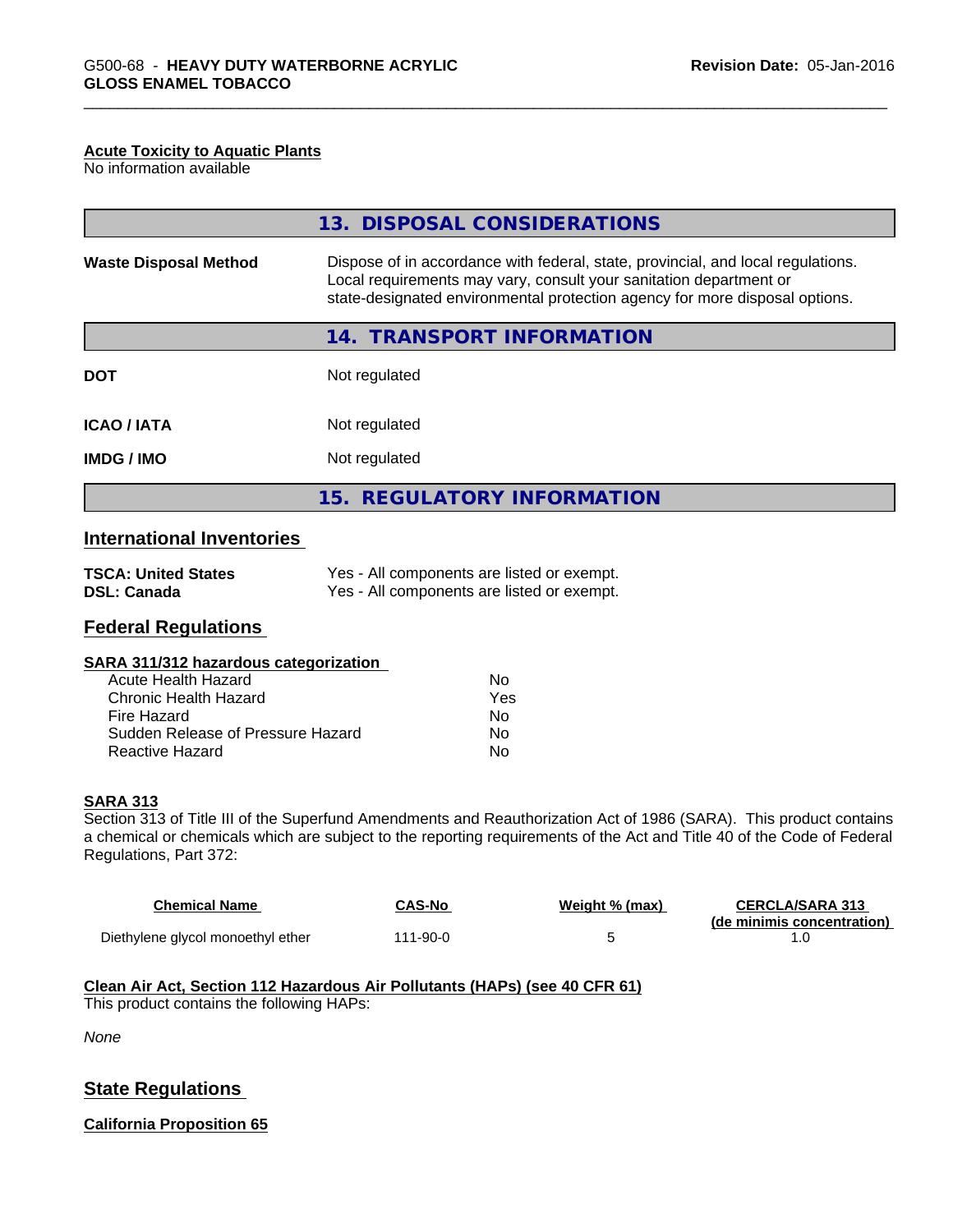This product may contain small amounts of materials known to the state of California to cause cancer or reproductive *harm.*

#### **State Right-to-Know**

| <b>Chemical Name</b> | <b>Massachusetts</b> | <b>New Jersey</b> | Pennsylvania |
|----------------------|----------------------|-------------------|--------------|
| Kaolin               |                      |                   |              |
| Iron oxide           |                      |                   |              |
| Carbon black         |                      |                   |              |
| Ammonia              |                      |                   |              |

#### **Legend**

X - Listed

## **16. OTHER INFORMATION**

## **HMIS** - **Health:** 1\* **Flammability:** 0 **Reactivity:** 0 **PPE:** -

**HMIS Legend**

- 0 Minimal Hazard
- 1 Slight Hazard
- 2 Moderate Hazard
- 3 Serious Hazard
- 4 Severe Hazard
- \* Chronic Hazard

X - Consult your supervisor or S.O.P. for "Special" handling instructions.

*Note: The PPE rating has intentionally been left blank. Choose appropriate PPE that will protect employees from the hazards the material will present under the actual normal conditions of use.*

*Caution: HMISÒ ratings are based on a 0-4 rating scale, with 0 representing minimal hazards or risks, and 4 representing significant hazards or risks. Although HMISÒ ratings are not required on MSDSs under 29 CFR 1910.1200, the preparer, has chosen to provide them. HMISÒ ratings are to be used only in conjunction with a fully implemented HMISÒ program by workers who have received appropriate HMISÒ training. HMISÒ is a registered trade and service mark of the NPCA. HMISÒ materials may be purchased exclusively from J. J. Keller (800) 327-6868.*

**WARNING!** If you scrape, sand, or remove old paint, you may release lead dust. LEAD IS TOXIC. EXPOSURE TO LEAD DUST CAN CAUSE SERIOUS ILLNESS, SUCH AS BRAIN DAMAGE, ESPECIALLY IN CHILDREN. PREGNANT WOMEN SHOULD ALSO AVOID EXPOSURE.Wear a NIOSH approved respirator to control lead exposure. Clean up carefully with a HEPA vacuum and a wet mop. Before you start, find out how to protect yourself and your family by contacting the National Lead Information Hotline at 1-800-424-LEAD or log on to www.epa.gov/lead.

| <b>Prepared By</b>                               | <b>Product Stewardship Department</b><br>Benjamin Moore & Co.<br>101 Paragon Drive<br>Montvale, NJ 07645<br>855-724-6802 |  |
|--------------------------------------------------|--------------------------------------------------------------------------------------------------------------------------|--|
| <b>Revision Date:</b><br><b>Revision Summary</b> | 05-Jan-2016<br>Not available                                                                                             |  |

#### Disclaimer

The information contained herein is presented in good faith and believed to be accurate as of the effective date shown above. This information is furnished without warranty of any kind. Emplovers should use this information only as a **supplement to other information gathered by them and must make independent determination of suitability and** completeness of information from all sources to assure proper use of these materials and the safety and health of employees. Any use of this data and information must be determined by the user to be in accordance with applicable **federal, provincial, and local laws and regulations.**